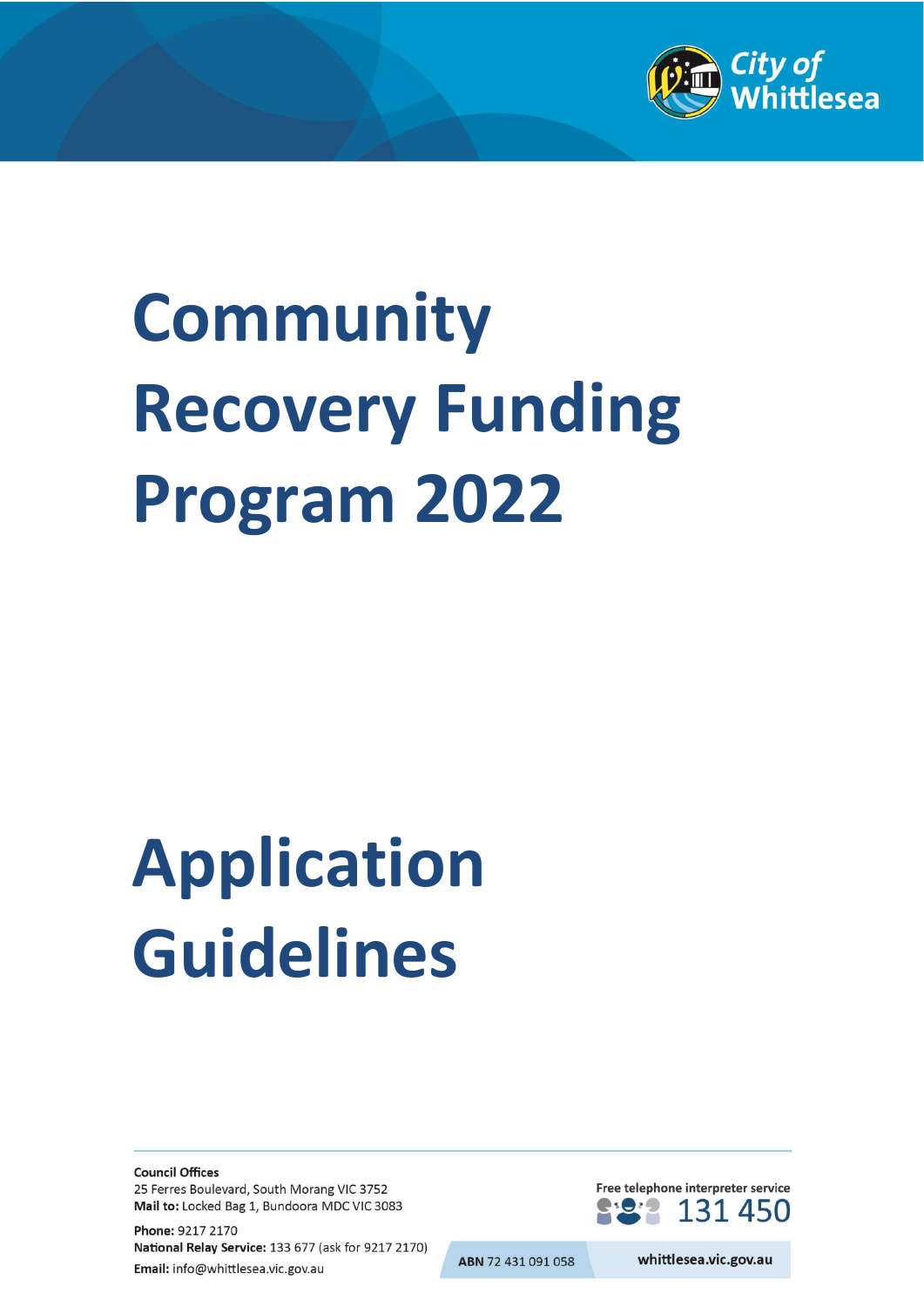

### **Contents**

| What is the Community Recovery Funding Program? | 3 |
|-------------------------------------------------|---|
| Key dates                                       | 3 |
| Maximum grant value                             | 3 |
| Who can apply                                   | 4 |
| Who cannot apply                                | 4 |
| What cannot be funded                           | 5 |
| Assessment criteria                             | 6 |
| Assessment process                              | 7 |
| How to apply                                    | 7 |
| Glossary                                        | 8 |

#### **Acknowledgement of Traditional Owners**

*The City of Whittlesea recognises the rich Aboriginal heritage of this country and acknowledges the Wurundjeri Willum Clan as the Traditional Owners of this place.*

If you have any questions, please contact:

<span id="page-1-0"></span>**Community Development Grants Officer** Phone: (03) 9217 2397 Email: [community.grants@whittlesea.vic.gov.au](mailto:community.grants@whittlesea.vic.gov.au)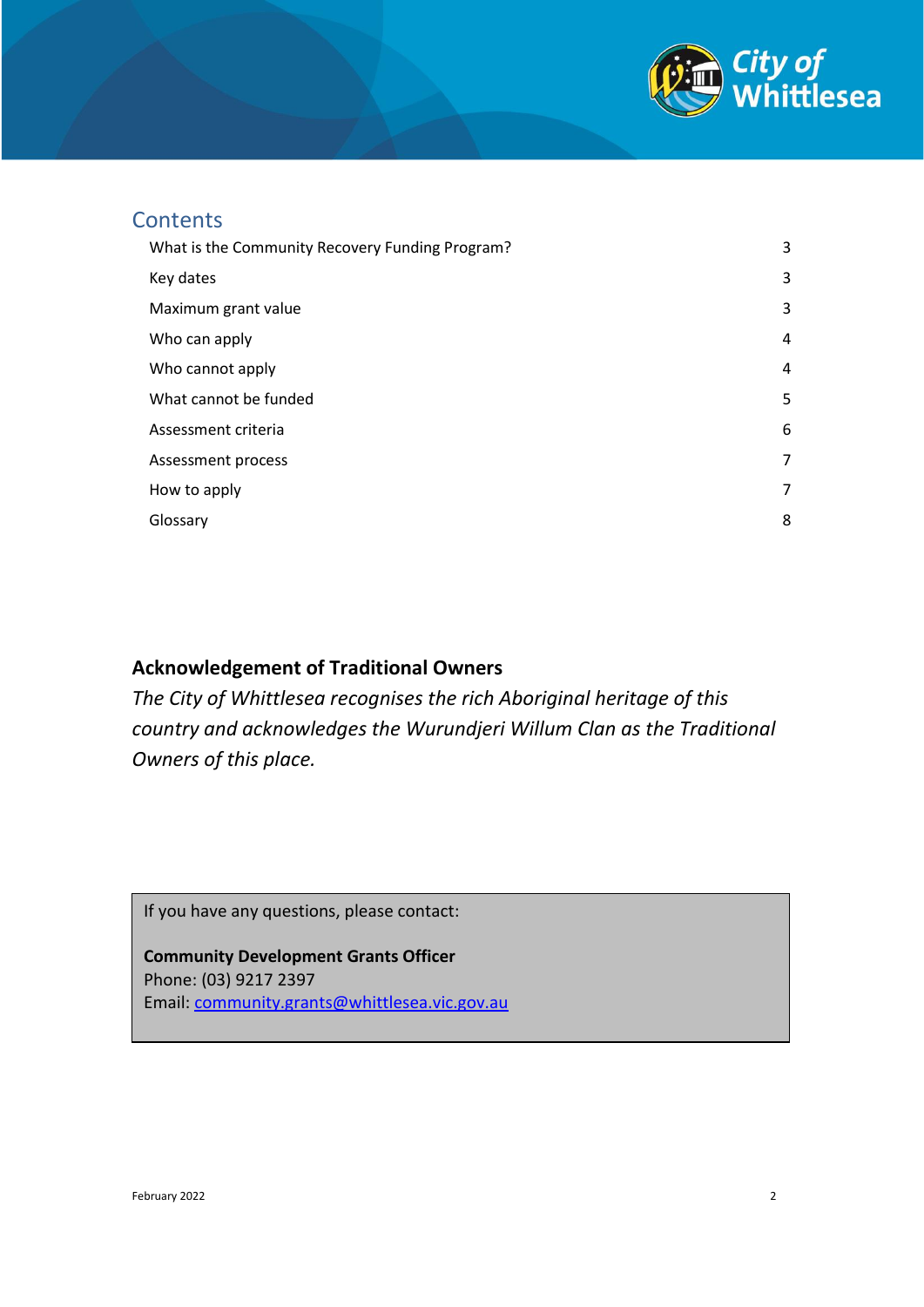

# **What is the Community Recovery Funding Program?**

The City of Whittlesea acknowledges the ongoing social and economic effects of the pandemic on the whole community. In response, Council has developed the Community Recovery Funding Program to support community groups to hold small scale community activities and cover essential equipment purchases and operational costs that support recovery activities.

#### Please note

- For the purposes of this grant program, *activity or activities* refers to any initiative, project, program or event that addresses an identified community need
- **Only one application per group will be accepted.**  Groups/organisations submitting more than one application will need to prioritise their applications.

## <span id="page-2-0"></span>**Key dates**

| <b>Applications open</b>   | <b>March 2022</b>                                               |
|----------------------------|-----------------------------------------------------------------|
| <b>Applications close</b>  | Sunday 15 May 2022                                              |
| <b>Applicants notified</b> | Applications will be assessed during the weeks beginning:       |
| of outcome                 | Monday 11 April 2022                                            |
|                            | Monday 16 May 2022<br>$\bullet$                                 |
|                            | Applicants will be notified of their outcome shortly thereafter |
| <b>Acquittals due</b>      | 12 months after successful notifications are received.          |

## <span id="page-2-1"></span>**Maximum grant value**

The maximum grant value is \$2,000 (ex GST) per community group.

Applicants may apply for 100% equipment and operational costs. However, information on how these purchases and costs will support the groups recovery and ongoing activities will be required.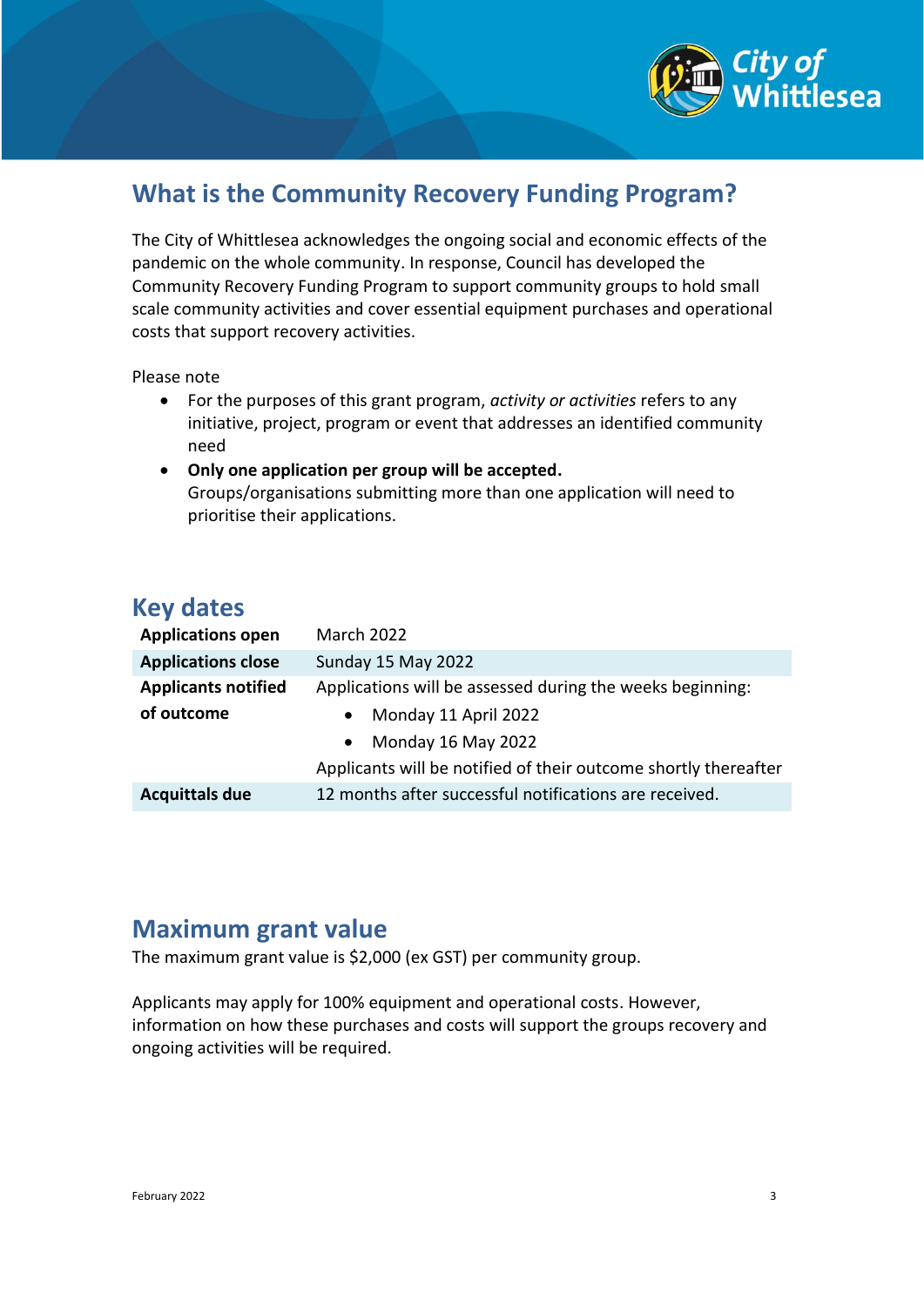

# <span id="page-3-0"></span>**Who can apply**

To be eligible to apply for Community Recovery Funding applicants must:

- be a registered not-for-profit group, kindergarten, primary or secondary school located in the City of Whittlesea
- have been meeting regularly (online or in-person) for a minimum of six months at time of application
- be incorporated or partnered with (auspiced by) an incorporated organisation
- have an Australian Business Number (ABN) or qualify to submit a Statement by Supplier
- hold current public liability insurance appropriate to the activity outlined in the application.

# <span id="page-3-1"></span>**Who cannot apply**

- Individuals
- Political organisations
- Groups who have not complied with acquittal conditions from previous Council funding
- Seniors Groups who have been supported through Council's Senior Citizens' Club Grant Program.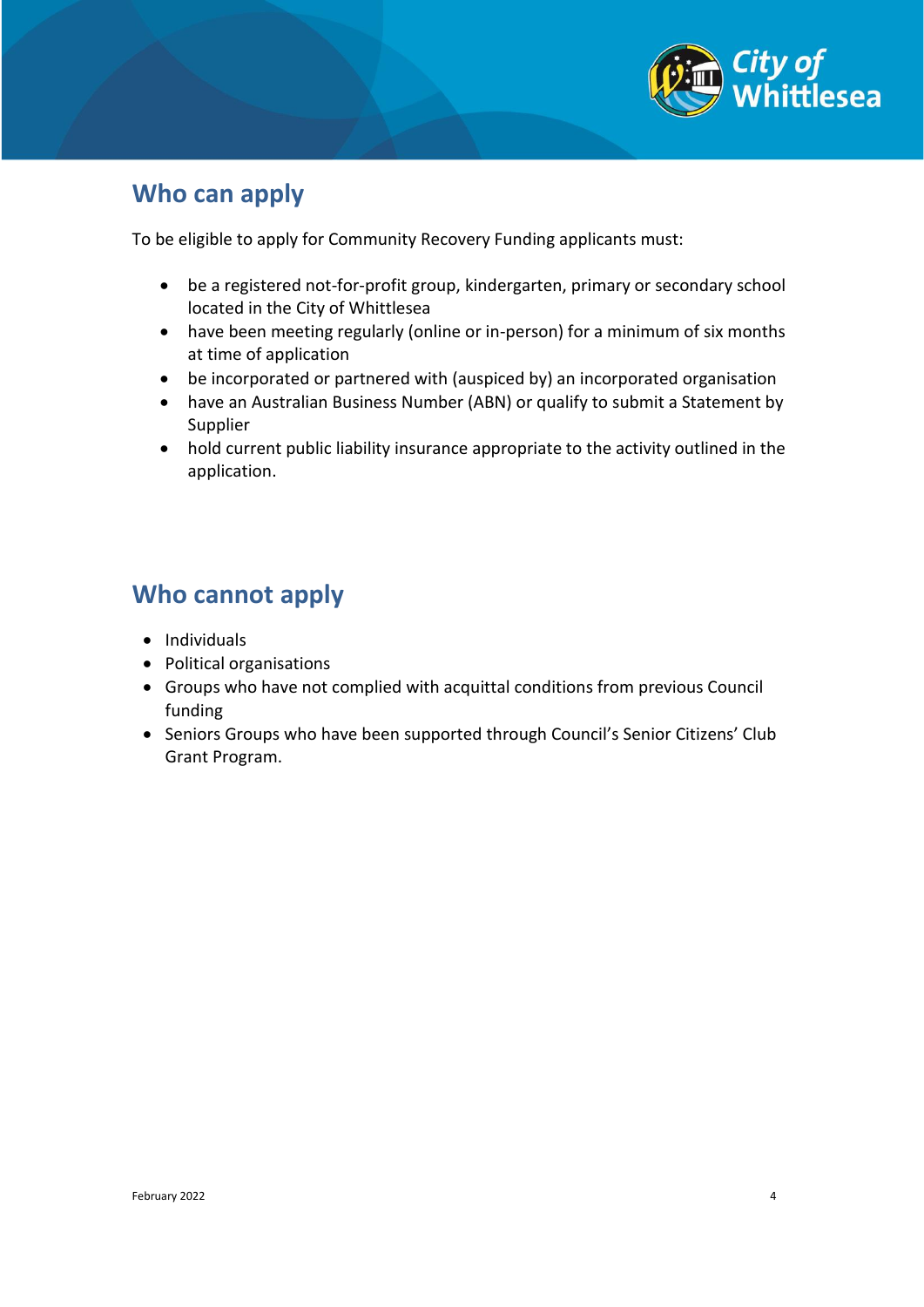

## <span id="page-4-0"></span>**What cannot be funded**

- Gift vouchers, gifts, prizes, trophies, scholarships, donations, other grant programs, air travel or accommodation
- Catering costs where provision of food is not considered integral
- New building projects, capital works or facility maintenance
- Equipment that does not remain the property of the group
- Equipment used solely for private/commercial purposes
- Non-portable equipment (e.g. goalposts)
- Venue hire fees for Council or private premises
- Activities that:
	- o do not comply with DHHS or State Government directions (e.g. physical distancing/ essential outings)
	- o are currently supported through City of Whittlesea grant programs
	- o do not take place in the City of Whittlesea
	- o seeking to proselytize
	- o are the responsibility of other levels of Government
	- o are part of the school curriculum
	- o have begun or completed before approval of funding
	- o solely for fundraising purposes
	- o promote gambling, drugs and/or alcohol.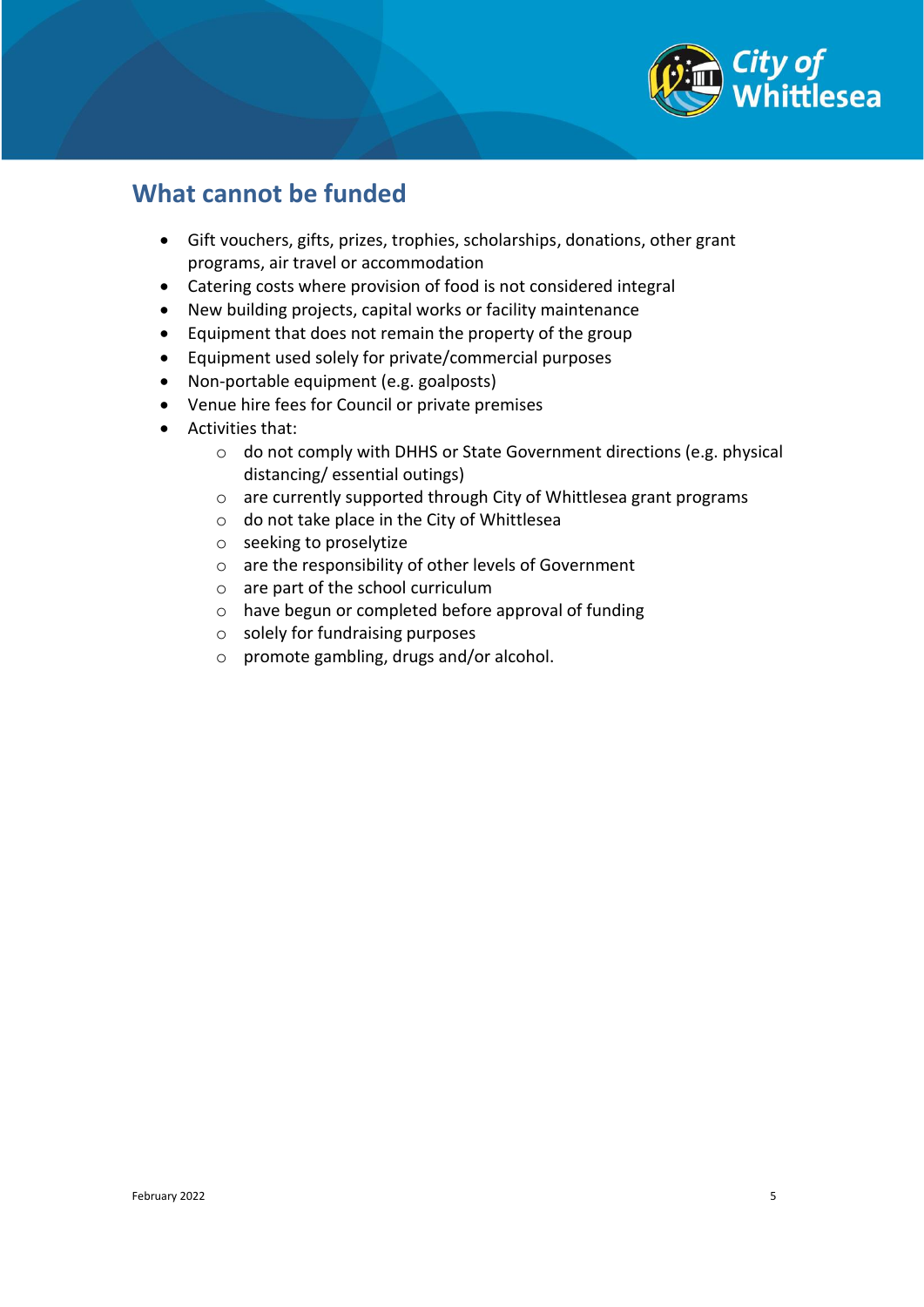

## <span id="page-5-0"></span>**Assessment criteria**

If your group meets eligibility criteria, your application will be assessed according to each of the assessment criteria. Percentages are provided as a guide to the importance of each section in the assessment process*.*

#### **Community involvement (45%)**

Has the applicant:

- provided a clearly identified and demonstrated local need for this activity
- identified a realistic group of expected activity beneficiaries
- addressed barriers to access and inclusion in the proposed activity
- provided evidence of community support (i.e. letters of support) for the activity
- provided a clear understanding of how the activity and/or equipment will support the community post-COVID

Applicants are encouraged to demonstrate local support for their activity by partnering with other groups and/or consulting with community members.

#### **Aims and outcomes (20%)**

Has the applicant provided:

- clearly defined aims and outcomes
- a clear activity plan (including timeline)

#### **Group need (15%)**

Community groups have experienced varying degrees of hardship and disconnection due to the COVID pandemic and extended restrictions. Group need will be assessed on:

- group location (based on socio-economically disadvantaged areas)
- group size smaller groups and those who are not supported by a larger organisation will be given higher weighting.

#### **Ongoing benefits (15%)**

Has the applicant demonstrated how this activity and/or equipment purchase could provide ongoing benefits to those involved (participants, the applicant group and the wider community)?

#### **Budget (5%)**

Is the budget reasonable and does it add up?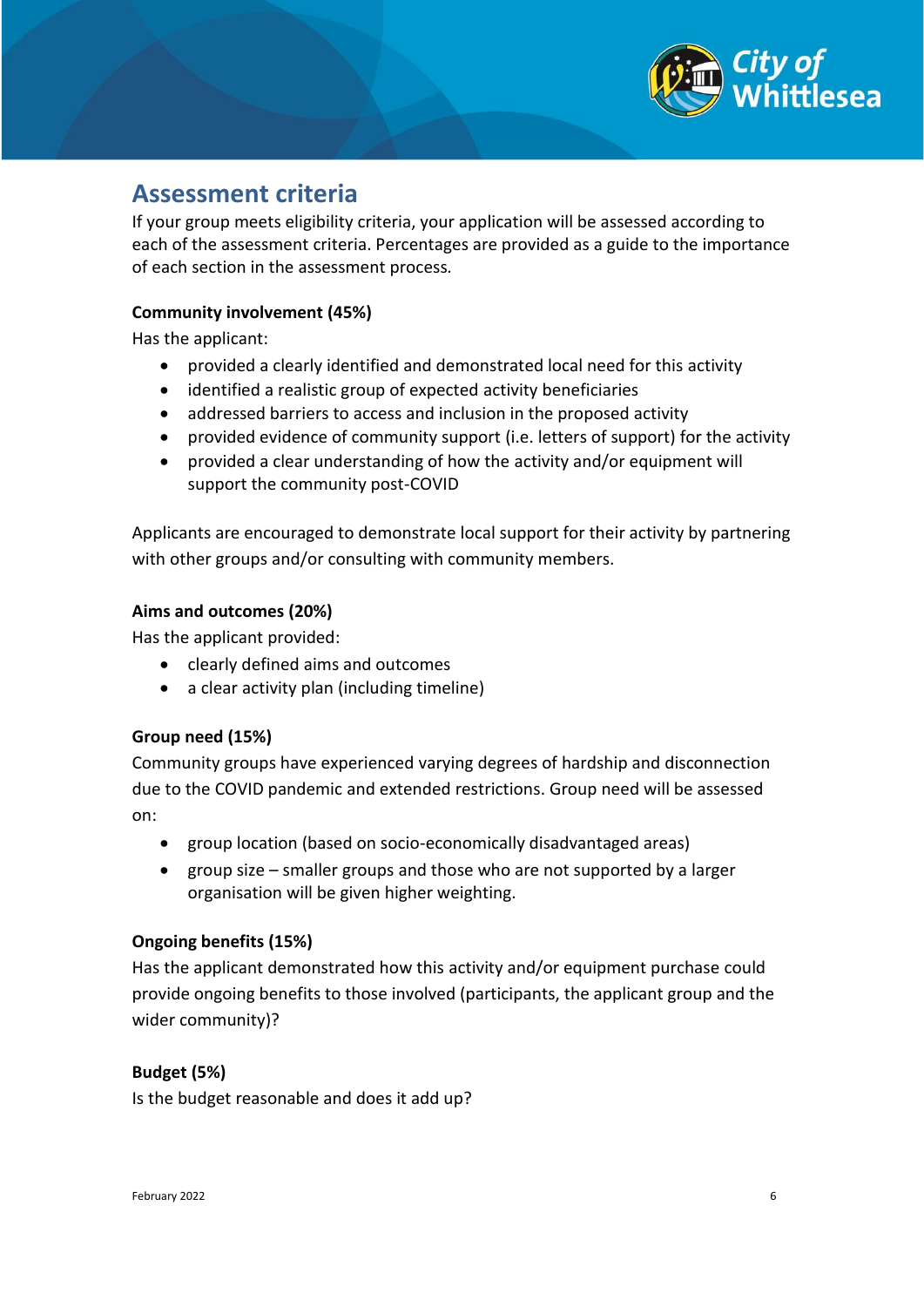

## <span id="page-6-0"></span>**Assessment process**

- 1. Applications are reviewed against eligibility criteria
- 2. Eligible applications are assessed against assessment criteria
- 3. Assessment recommendations are approved by Management
- 4. Applicants are advised of their outcomes

Applicants must supply:

- Quotes for items costing \$500 or more (ex GST)
- Your group's incorporation number and ABN (or auspice organisation details)
- Letter confirming auspice arrangements (where applicable)
- Letters of support (recommended)
- Supporting documentation as requested in the application form (e.g. proof of group membership, proof of meeting/minutes from most recent AGM or regular meeting)

**Please note:** Applications submitted without appropriate quotes (for items costing \$500 or more excluding GST), or supporting documentation will be marked as incomplete and therefore ineligible for assessment.

## <span id="page-6-1"></span>**How to apply**

- 1. Ensure you have carefully read the guidelines and that your group meets the eligibility criteria for the grant program before completing your application
- 2. Applications are submitted online at: [https://whittlesea.smartygrants.com.au](https://whittlesea.smartygrants.com.au/) Please note: to apply online you will need an email address.

If you require printed forms please contact the Community Development Grants Officer.